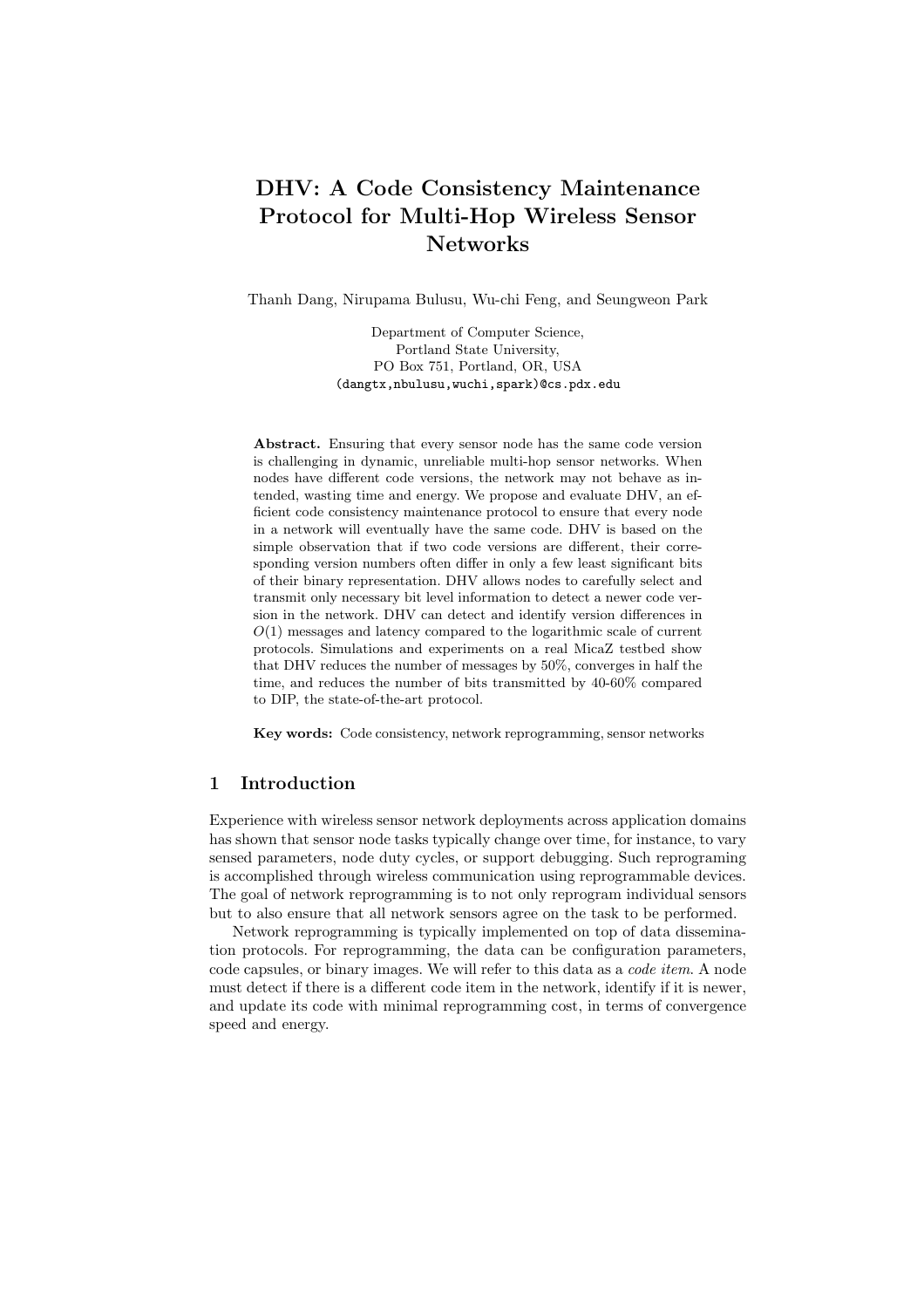Network reprogramming must address two main challenges — node unreliability and network dynamics. In a static network, sensor nodes run on batteries, leading to inconsistent behaviors, with periods of no operation followed by active periods. Radio communication is also known to be unreliable and dynamic with intermittent connectivity and link asymmetry. Sensor networks are becoming more dynamic due to mobility. Mobile sensor nodes might dynamically leave and join a network, requiring that they also vary their tasks dynamically. For instance, a sensor equipped car might be tasked to report carbon emissions within city  $A$  but to report temperature in city  $B$ . In this case, even if code items are disseminated correctly to all connected nodes during the reprogramming period, some nodes may not have the current code version.

Naturally, this creates the need for a protocol to ensure that all network nodes have the same up-to-date code items, which we refer to as a *Code Consistency* Maintenance Protocol (CCMP). Depending upon the application, the bandwidth and energy consumption of a CCMP can be comparable to sensing, particularly for networks with mobility or large churn. The key requirements for a CCMP are that they:

- ensure all network nodes eventually have the same updated code
- enable a node with an old code item to discover a newer code item and update it with low latency
- conserve energy and bandwidth
- scale with both the network size and the total number of code items

We represent code items as a set of  $(key, version)$  tuples. Each key uniquely identifies a code item. The corresponding version indicates if the code item is old or new (the higher the version, the newer the code). A CCMP allows any node to discover if there is a *(key, version)* tuple in the network with the same key but a different version compared to its own tuple. A natural approach is to allow a node to keep querying its neighbors, to find if there is a new code item by comparing its own tuple to its neighbors tuples. If there are only two nodes and one code item, a node can simply broadcast it own *(key, version)* tuple periodically. In a realistic scenario involving hundreds of dynamic nodes and hundreds of code items, a node should ask smart questions at the right time to discover if it needs an update. This requires careful CCMP design to reduce code update latency and to conserve both energy and bandwidth.

Previous CCMP protocols like DRIP [1] and DIP [2] incur high latency, high cost and may be complicated. Both DRIP and DIP are built on top of Trickle [3], a self-regulating algorithm for code propagation and maintenance in wireless sensor networks. In DRIP, a node randomly broadcasts each of its own (key, version) tuples to its neighbors separately. DRIP scales linearly with the total number of items  $(O(T))$ . DIP improves the total number of messages and latency to  $O(log(T))$  by searching for a different *(key, version)* using hashes of the *(key,* version) tuples. A common feature in both approaches is that they try to detect and identify differences of versions as a whole.

In this paper, we propose a new code consistency maintenance protocol called DHV. We observe that if two versions are different, they often only differ in a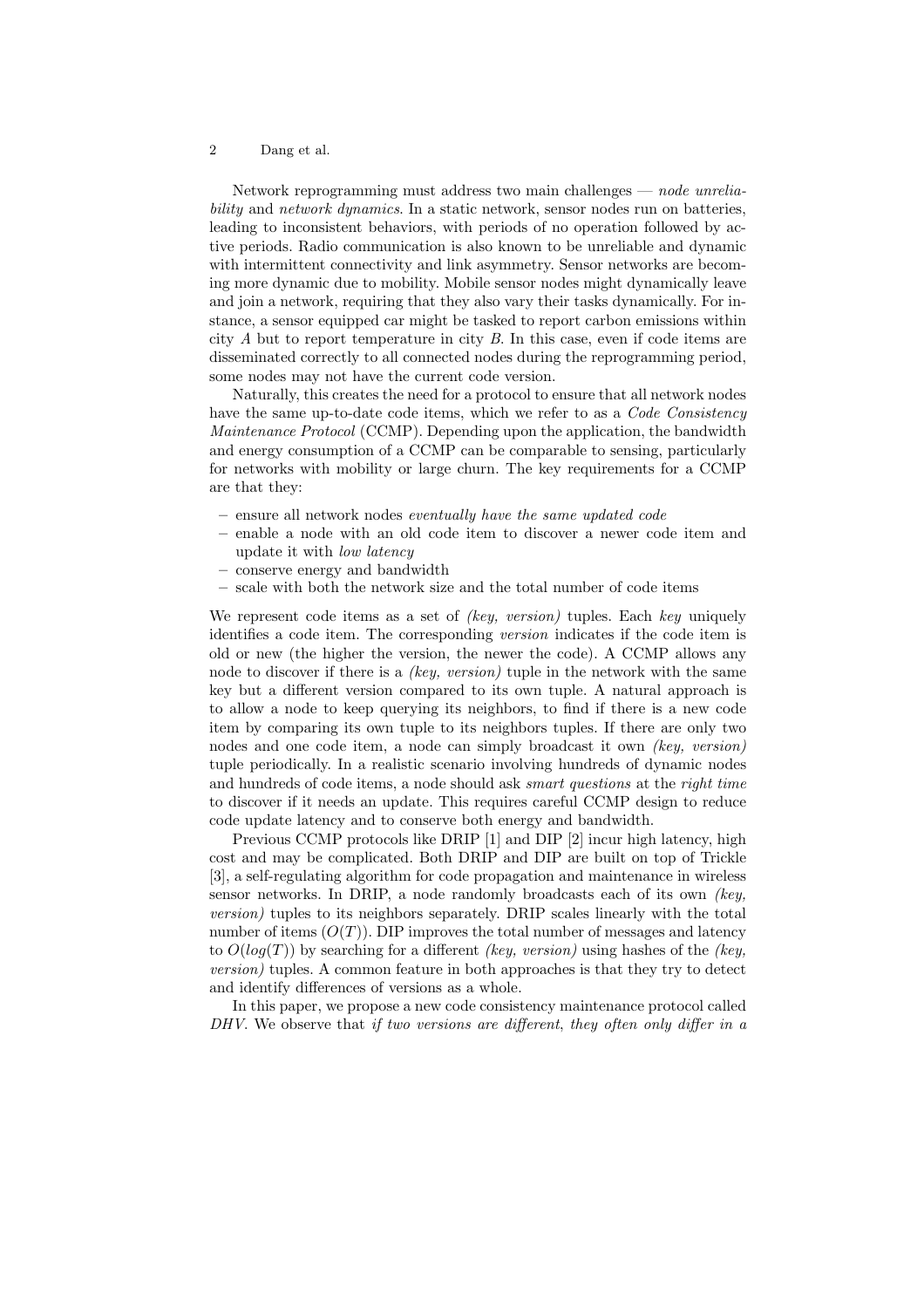few least significant bits of their version number rather than in all their bits. Hence, it is not necessary to transmit and compare the whole version identifier in the network. DHV aims to detect and identify differences of version-levels for code items with the goal of transmitting much less data in the network compared to DRIP and DIP. The name DHV comes from the three steps in the protocol — Difference detection, Horizontal search, and Vertical search. Each step requires only  $O(1)$  total messages and latency with respect to the total number of items. So DHV can identify a difference with as few as 3 transmissions.

The contributions of this paper are as follows:

- We design and implement DHV, a code consistency maintenance protocol for wireless sensor networks (Sections 3, 4 and 5). DHV is simple, intuitive, and easy to adapt to current systems. DHV does a two dimensional search to identify exactly where the different ( key, version ) tuples are. DHV can detect and identify differences in  $O(1)$ .
- We evaluate DHV using simulations and real-world experiments on a MicaZ testbed, comparing it to state-of-the-art CCMP protocols (Section 6). Our results show that DHV reduces the number of messages by 50%, converges in half the time, and reduces the number of bits transmitted by 40-60%. Potentially, DHV can conserve significant energy compared to DIP, a stateof-the-art CCMP protocol.

# 2 Related Work

Code consistency management protocols can be thought of as a complement to data (code) dissemination protocols because a CCMP helps to efficiently discover when a node needs updates. Several dissemination protocols like Deluge [4], Sprinkler [5], and MNP [6] were developed to reprogram the whole network by disseminating new binaries. Maté  $[7]$  and Tenet  $[8]$  break a program into small code capsules or virtual programs and disseminate them to reprogram the sensors. Finally, DRIP [1], DIP [2], and Marionette [9] disseminate configuration parameters that can change sensor tasks.

Early attempts tried to adapt epidemic algorithms [10] to disseminate code updates during specific reprogramming periods. But there is no way for new nodes to discover past updates. If a node is not updated during the reprogramming period, it will never get updated. To discover if a node needs an update, a natural approach is to query or advertise its information periodically. The network as a whole may transmit an excessive and unnecessary number of query and advertisement messages. To address this problem, Levis et al [3] developed the Trickle protocol to allow nodes to suppress unnecessary transmissions. In Trickle, a node periodically broadcasts its versions but politely keeps quiet and increases the period if it hears several messages containing the same information as it has. When a difference is detected, the node resets the period to the lowest preset interval. Trickle scales well with the number of nodes and has successfully reduced the number of messages in the network.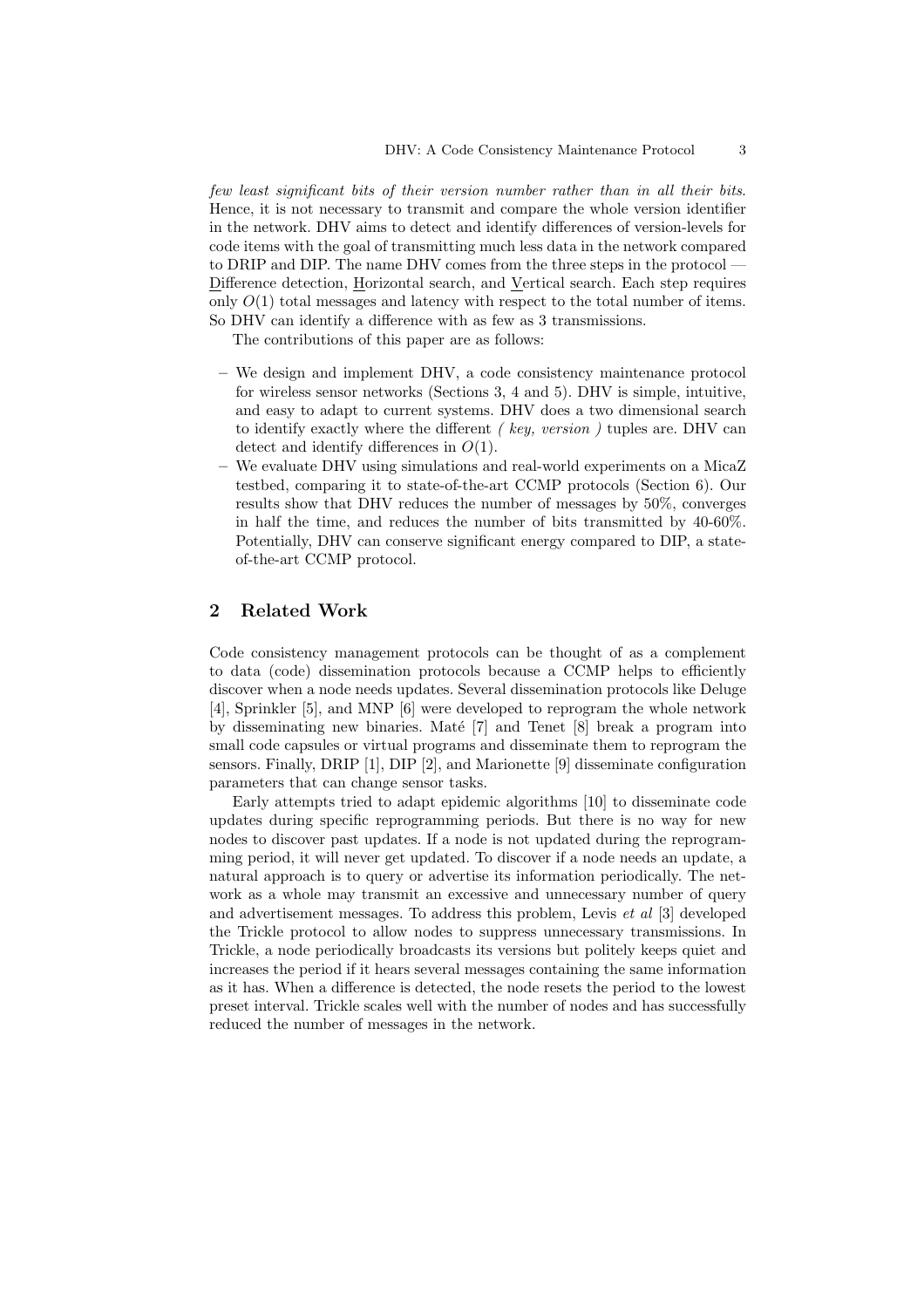However, the total messaging cost of a naive approach using Trickle scales linearly with the total number of code items, according to [2]. Lin *et al* [2] proposed DIP, a dissemination protocol that scales logarithmically with the total number of items. In DIP, a node periodically broadcasts a summary message, containing hashes of its keys and versions. The use of hashing helps detect if there is a difference in  $O(1)$ . But, once a difference is detected. DIP requires multiple iterations to hone in on the exact code items that have different version numbers. The search is analogous to a binary search in a sorted array. Therefore, DIP has  $O(log(T))$  complexity in both the time and the number of messages required to identify an item that needs an update. DIP uses a bloom filter to further improve the search but it requires extra bytes to be included in every summary message. If there are N new items, then the total number of messages is  $O(Nlog(T))$ .

| Protocol      | Total cost           | Latency           |
|---------------|----------------------|-------------------|
| Scan Serial   | O(T)                 | $\overline{O}(T)$ |
| Scan Parallel | O(T)                 | O(1)              |
| <b>DIP</b>    | O(Nlog(T)) O(log(T)) |                   |
| <b>DHV</b>    | O(N)                 |                   |

Table 1. Complexity Comparison of different CCMP protocols

Ideally, when there are N new items  $(N < T)$ , we would like to transmit just enough information to identify these  $N$  items to update. Both Trickle and DIP transmit redundant information,  $O(T)$  and  $O(Nlog(T))$  respectively, to identify difference in version numbers. However, if two versions differ by even one bit in their binary representation, the two versions are different from each other. Based on this fact, we develop the DHV protocol, which can detect the differences in  $O(1)$  complexity in both time and total number of transmitted messages. The total number of messages required to identify which items have newer versions is  $O(N)$ . <sup>1</sup> Table 1 shows a complexity comparison of different CCMP protocols.

# 3 Design Philosophy and Assumptions

## 3.1 Design Philosophy

Bit-level identification: Previous CCMPs have transmitted the complete version number for a code item. We observe that it may not always be necessary to do so. We treat the version number as a bit array, with the versions of all the code items representing a two dimensional bit array. DHV uses bit slicing to quickly zero in on the out of date code segment, resulting in fewer bits transmitted in the network.

<sup>&</sup>lt;sup>1</sup> Strictly speaking, the DHV cost has one component with  $O(T)$ . However, the constant is very small and  $O(T)$  is often less than 2 messages for T less than 256. Please refer to 4.1 for further details.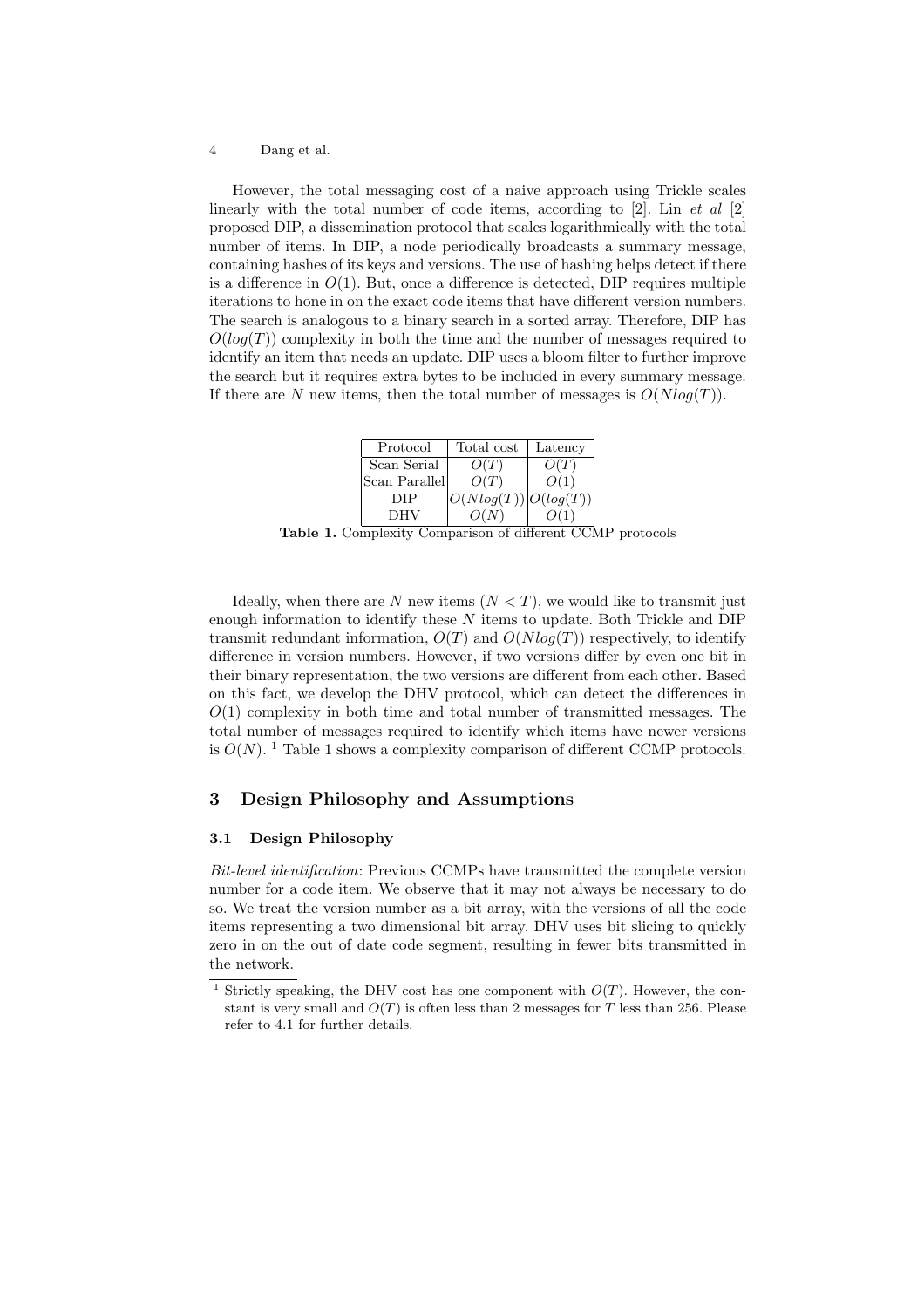Statelessness: Keeping state in the network, particularly with mobility, is not scalable. DHV messages do not contain any state and usually small in size. Preference of a large message over multiple small messages: To reduce energy consumption, it is better to transmit as much information possible in a single maximum length message rather than transmit multiple small messages. Sensor nodes turn off the radio when they are idle to conserve energy. Radio start-up and turn-off times (300 microseconds) are much longer than the time used to transmit one byte (30 microseconds) [11]. A long packet may affect the collision rate and packet loss. However, that effect only becomes noticeable under bursty data traffic conditions.

#### 3.2 Assumptions

We assume that the order of code items in the set of  $(key, version)$  tuples is the same at all nodes, by using the same sorting algorithm at all nodes as the keys are often assigned at a base station and are unique. This assumption allows DHV to identify which items need updates from the indices of the different versions. In rare cases, nodes might have a different number of items, requiring that they compare every (key, version) tuple to identify which items are missing. We do not address these rare cases here.<sup>2</sup>

We also assume that the version number is incremented by only one for each update. This assumption is reasonable and implicitly made in both DRIP and DIP.<sup>3</sup> It allows us to infer that, if two version numbers are different, they mostly differ in a few least significant bits. DHV exploits this assumption to restrict the comparison scope to only a few least significant bits of the versions.

# 4 The DHV Protocol

DHV has two main phases  $-$  *detection* and *identification*. In detection, each node broadcasts a hash of all its versions called a *SUMMARY message*. Upon receiving a hash from a neighbor, a node compares it to its own hash. If they differ, there is at least one code item with a different version number.

In identification, the *horizontal search* and *vertical search* steps identify which versions differ. In horizontal search, a node broadcasts a checksum of all versions, called a HSUM message. Upon receiving a checksum from a neighbor, the node compares it to its own checksum to identify which bit indices differ and proceeds to the next step. In vertical search, the node broadcasts a bit slice, starting at the least significant bit of all versions, called a VBIT message. If the bit indices are similar, but the hashes differ, the node broadcasts a bit slice of index 0 and increases the bit index to find the different locations until the hashes are the same. Upon receiving a VBIT message, a node compares it to its own VBIT

<sup>&</sup>lt;sup>2</sup> We plan to address these cases in the future as we integrate DHV with current dissemination protocols.

<sup>&</sup>lt;sup>3</sup> In the implementations of DRIP and DIP, each time a code item is updated, its version number is incremented by 1.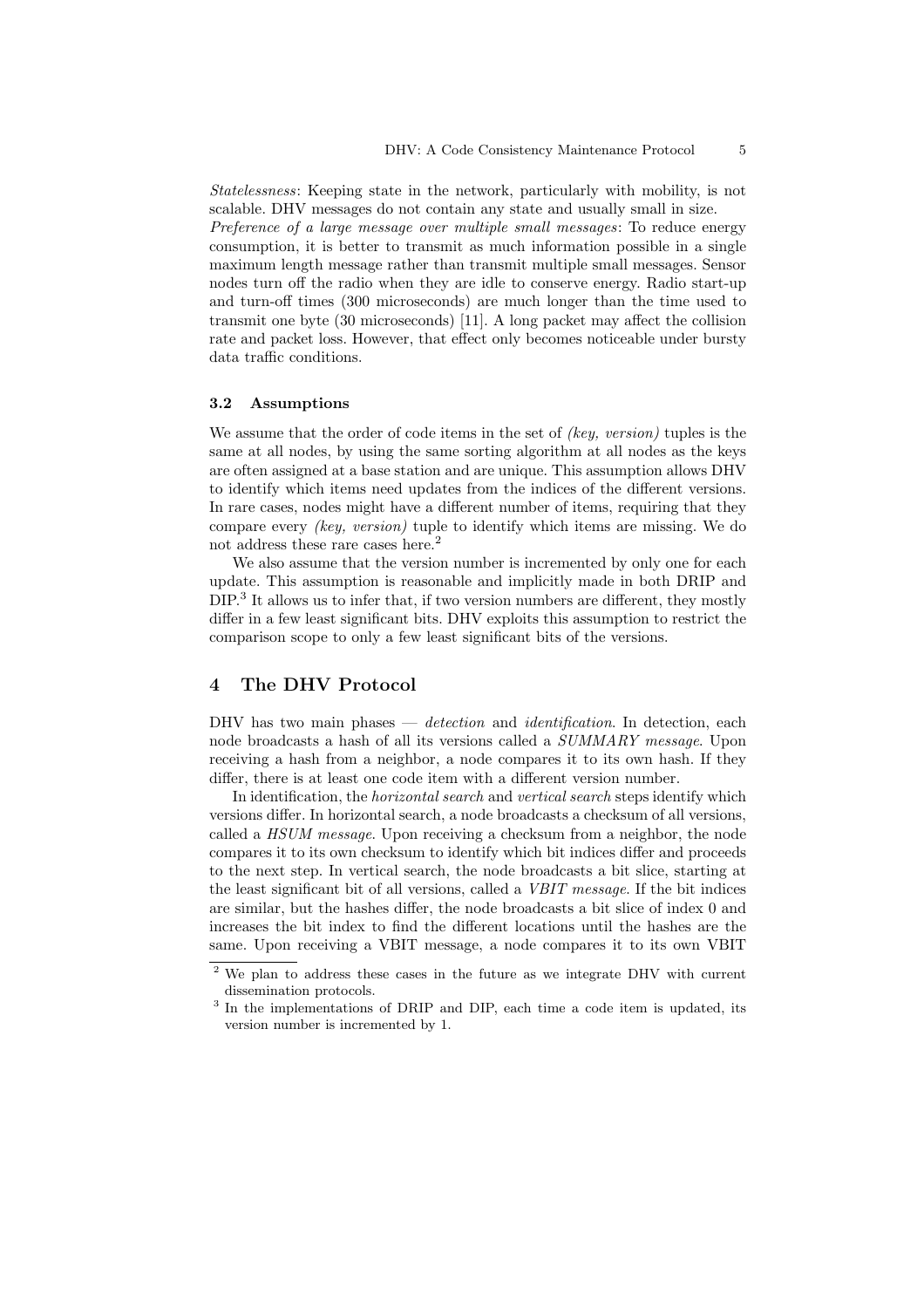to identify the locations corresponding to the differing (key, version) tuples. After identifying which *(key, version)* tuples differ, the node broadcasts these (key, version) tuples in a VECTOR message. Upon receiving a VECTOR message, a node compares it to its own (key, version) tuple to decide who has the newer version and if it should broadcast its DATA. A node with a newer version broadcasts its DATA to nodes with an older version.

Figure 1 illustrates the DHV protocol steps to complete a search to identify which vectors differ. DHV requires  $O(1)$  in both latency and cost to identify all the differences, in contrast to DIP, which requires  $O(log(T))$  in both latency and cost for searching.



Fig. 1. Main steps in the DHV protocol. DHV completes a search in only three steps, having 0(1) complexity in both latency and cost.

Figure 2 illustrates how DHV works. Node 1 and Node 2 have a set of keys and versions, in which key number 2 has different versions. Node 1 first broadcasts its SUMMARY hash of all the versions. Node 2 receives hash 1 and sees that hash 1 is different from hash 2 of node 2. Hence, node 2 broadcasts its HSUM message, checksum of all versions. Node 1 receives the HSUM message 2 and compares it to its own checksum. Node 1 identifies that the 2nd bits differ. Hence, node 1 copies the 2nd bit of all the versions into one or more VBIT messages and broadcasts them. Node 2 receives a VBIT message, compares it to its own VBIT message and detects that the 2nd bits differ. Hence, node 2 knows that the item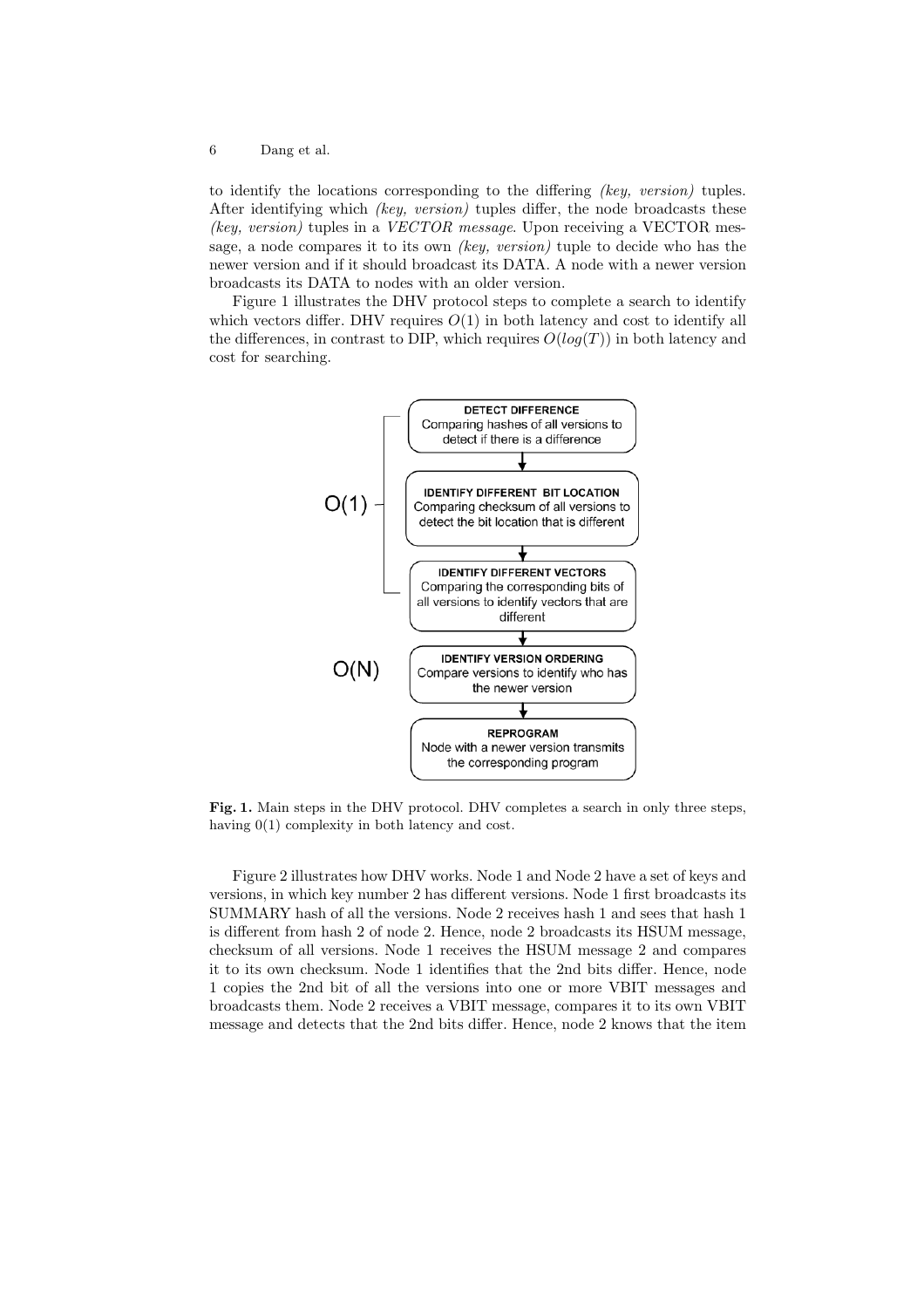

Fig. 2. DHV protocol example. Nodes identify a difference in only 3 steps.

with key index 2 is different from its neighbors. Node 2 broadcasts a VECTOR message containing ( key 2, version 2). Node 1 receives ( key 2, version 2) from node 2 and sees that node 1 has a newer version of this item. Hence, node 1 broadcasts the DATA of key 2.

#### 4.1 Message Formats

DHV uses 5 message types (Figure 3). One byte is used to indicate message type.  $SUMMARY$ : This message contains the hash of all versions as well as the random seed used for hashing. It contains the least amount of information. A node can only detect if there is a difference or not using this message.

HSUM: This message contains the checksum of all versions, the hash of all versions as well as the random seed used for hashing. It is used to identify which bit indices differ.

VBIT: This message contains the corresponding bits of all versions and is used to identify which vectors differ. The bits corresponding to the differing indices of the VBIT messages are identified from the HSUM messages. If two HSUM messages are similar but the SUMMARY messages differ, the VBIT messages for the least significant bit indices are compared. This approach is suitable as the versions mostly differ in a few least significant bits. The VBIT size can be varied. DHV prefers large messages over multiple small messages. The VBIT message often has either the maximum packet length or the smallest size that can fit all the corresponding bits of all versions. The size of this message scales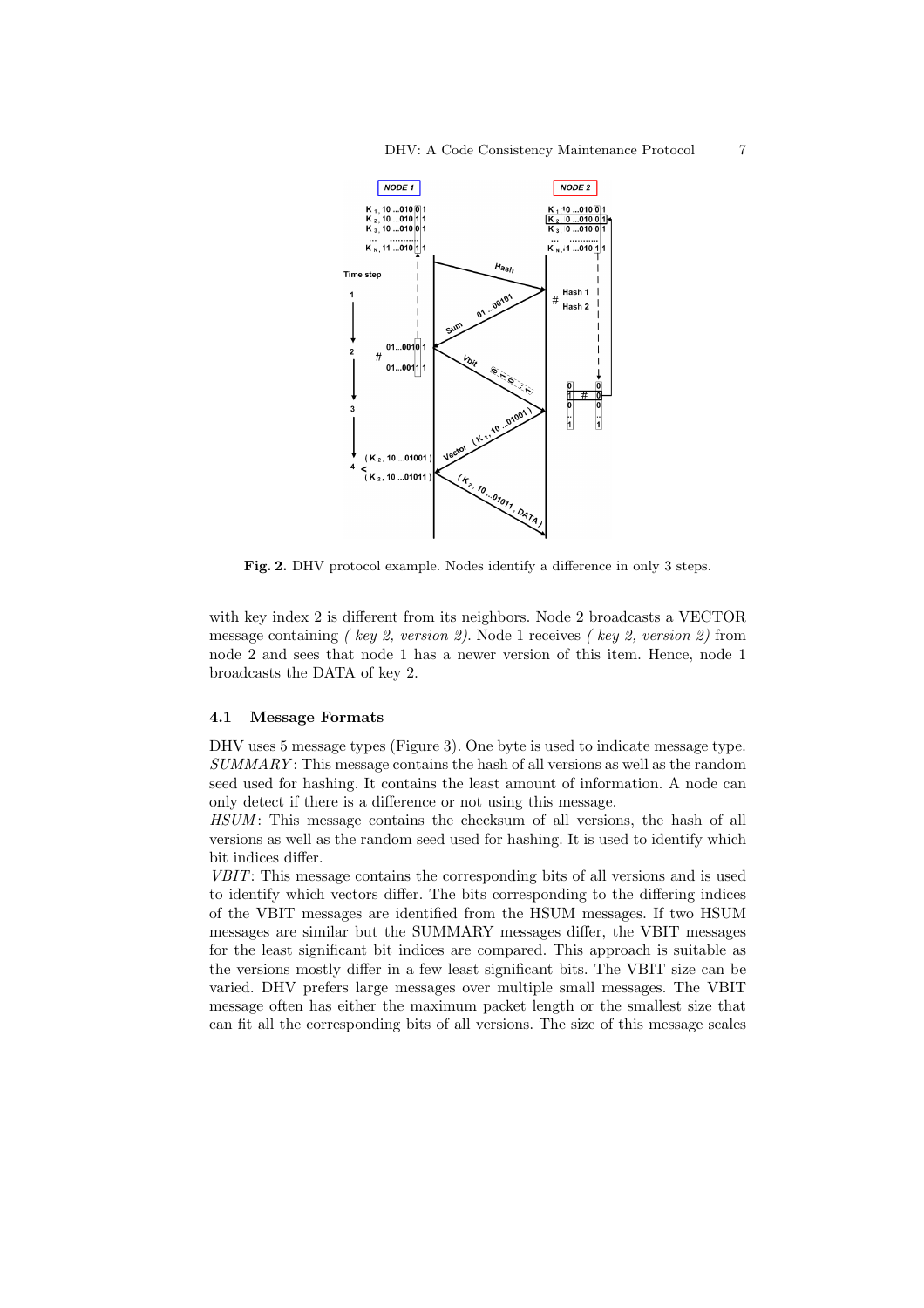

Fig. 3. DHV message format

linearly with the total number of code items. However, the constant factor is very small. Hence, DHV transmits only a few VBIT messages for searching. VECTOR: This message contains one or more (key, version) tuples, and is used to identify who has newer versions to and send the code items. DATA: This message contains the actual code items to be updated.

#### 4.2 Suppression mechanism

Suppression mechanisms must be carefully designed to avoid flooding the network. As in Trickle, we develop our own suppression mechanism appropriate for DHV. A decision if to send out a message is made when a Trickle timer fires after a specified time interval. When the timer fires, if a node has DATA, VBIT, or HSUM messages to send, it will send one message out, selected by order of importance, DATA, VBIT, and HSUM messages. If there are no DATA, VBIT, HSUM messages to send and the node has heard two or more messages in the last interval, it decides to suppress its own messages. Otherwise, the node will send either the VECTOR or the SUMMARY message. If a SUMMARY message is sent, the next time interval is doubled as it expects that the network is stable.

# 5 Implementation

We have implemented DHV in TinyOS 2.1 and tested the protocol with MicaZ motes. DHV uses the Trickle timer [7] to control transmission suppression. Similar to DIP, both key and version in DHV are 4 bytes. The key and version sizes can be adjusted for the application. Table 2 compares DHV memory usage to DIP. They are largely similar, but DHV uses more RAM than DIP. We plan to carefully optimize the code implementation and believe that the RAM usage can be reduced significantly in subsequent versions.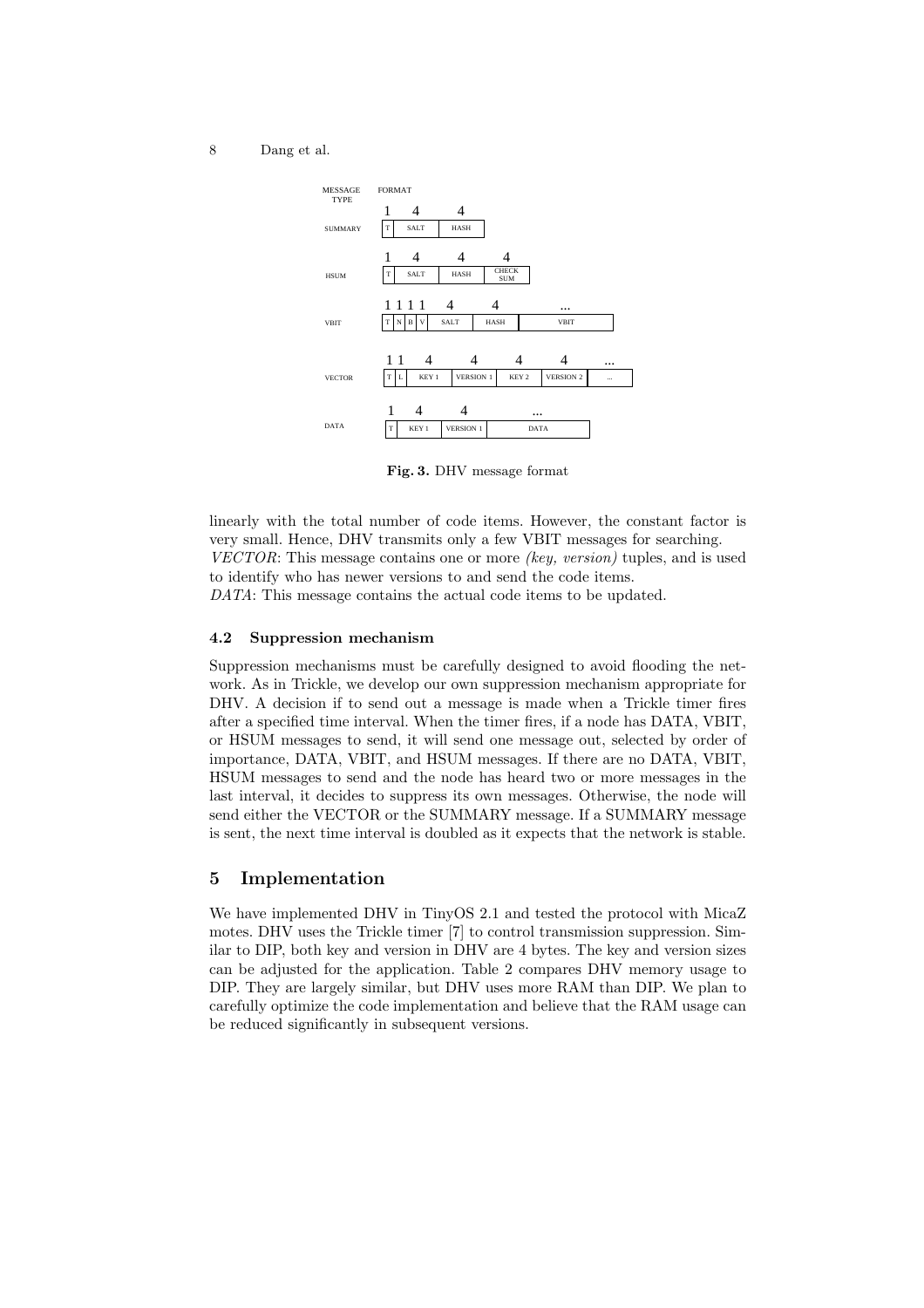DHV: A Code Consistency Maintenance Protocol 9

| Item                                   | <b>DIPDHV</b> |  |
|----------------------------------------|---------------|--|
| ROM (Byte)                             | 20K  19K      |  |
| RAM (Byte)                             | 534 8739      |  |
| Compiled code size (Byte) 63K 81K      |               |  |
| Table 2. DHV Implementation Statistics |               |  |

6 Experimental Design and Analysis

#### 6.1 Goals and Metrics

Previous work has shown that DIP outperforms other CCMP protocols [2]. Our experimental goals are to study if DHV performs better than the state-of-the-art DIP protocol over different scenarios. We use the following metrics to evaluate the performance, with a lower value indicating better performance for all metrics.

- Total latency to update new items. This metric indicates how fast a CCMP can help the network converge.
- Total numbers of transmitted messages and transmitted bytes to update new items. These metrics indirectly represent energy and bandwidth consumption.
- Total number of transmitted DATA messages. DATA can be as small as a few bytes or as big as several KBytes.
- Latency of the first transmitted DATA message. This metric indicates how quickly a new item is discovered.

#### 6.2 Methodology

We conducted both simulations using TOSSIM [12], a discrete event simulator tool for wireless sensor networks, and experiments using our DHV implementation on a real MicaZ sensor network testbed (Figure 4 Left ). TOSSIM does not allow simulation of packet loss directly. Instead, the packet loss depends on several parameters like receiving gain, noise, and clear channel access threshold. As a first step, we studied the effect of these parameters on packet loss. We simulated a two-node network. The noise is simulated using the state-of-the-art closest pattern matching approach with noise traces from the Stanford Meyer library, available in the TinyOS source code. Due to memory limitations, we only use the first 1000 entries in the trace, which is well above the minimum requirement of 100 entries. Figure 4 (Right) shows the packet loss rate versus receiving gain. The receiving gains correspond to packet loss rates of 5, 10, 15, 20, 25, 30, 35, 40, and 45% are -70, -74, -76, -78, -81, 84, -87,-88, -89dBM, respectively.

We conducted three sets of experiments. Two sets are simulation-based and one is on a real MicaZ sensor network. The first set studies how DHV performance is impacted by different parameters including the total number of items T, the total number of new items  $N$ , the packet loss rate  $L$ , and the density  $D$ . Density refers to the number of radio communication neighbors. We compare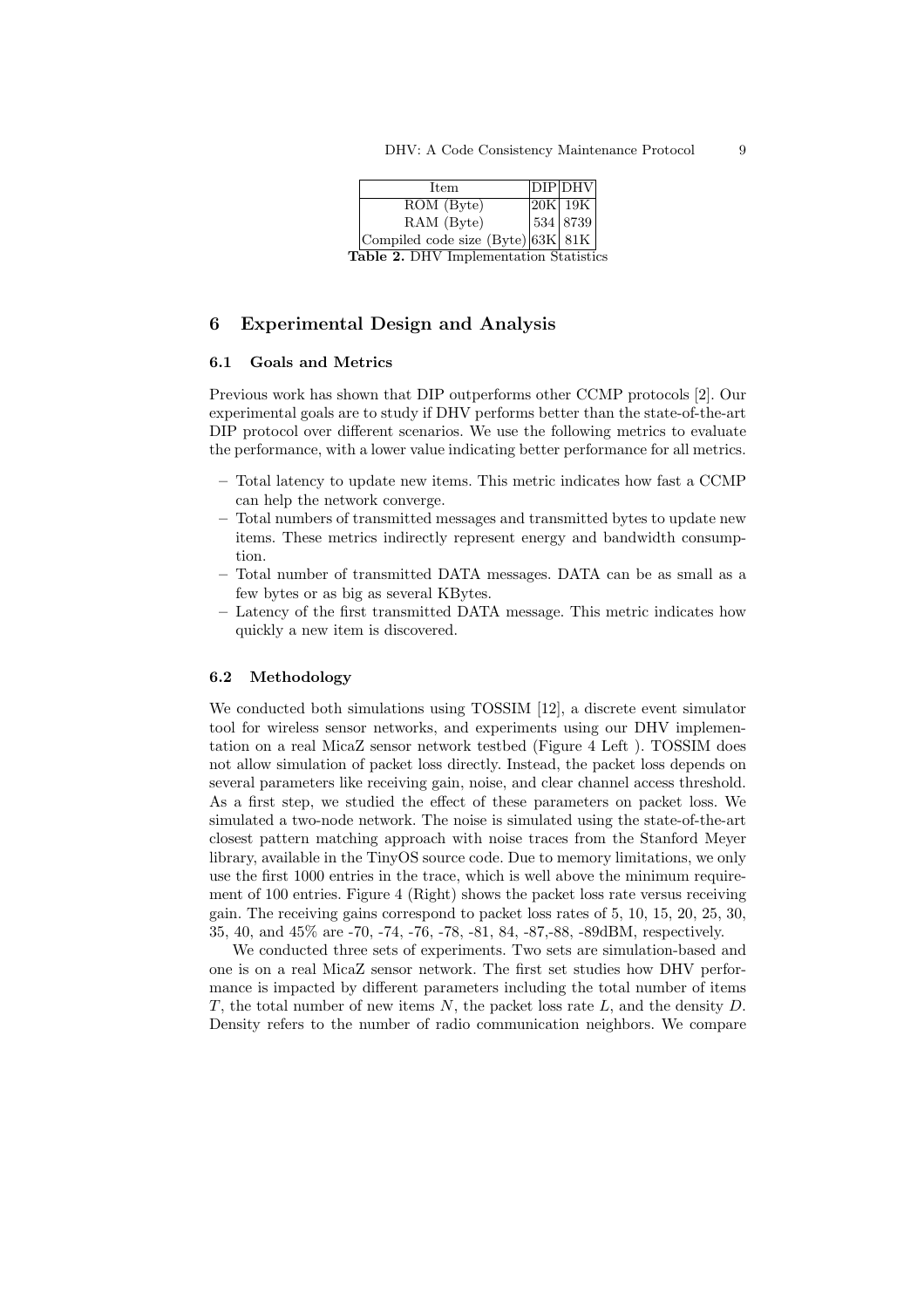

Fig. 4. (Left) Real MicaZ Testbed. (Right) Packet loss versus receiving gain using TOSSIM simulation.

DHV and DIP in a clique network. The default setting is  $D = 32$  (nodes),  $T =$ 64 (keys),  $N = 8$  (keys),  $L = 5\%$ . We vary D, T, N, and L and observe the total numbers of transmitted messages, transmitted bytes, and DATA messages, the true dissemination time, and the latency until the first data is sent out. Each experiment is repeated 10 times to account for randomness in timing. Like DIP, DHV uses 2 key/version tuples per VECTOR message to ensure comparability.

The second set includes two experiments with a medium and a tight density multi-hop network. The total number of nodes is 225. The topology and link configurations are extracted from example files in TOSSIM (15-15-medium-mica2 grid.txt and 15-15-tight-mica2-grid.txt in tossim/topologies directory). We observe the total number of transmitted messages and bytes required to complete updating as well as the update progress in terms of time.

Finally, we experimented with a real MicaZ sensor network testbed. We varied the number of sensor nodes and observed the total number of transmitted messages and total time required to complete updating the whole network. Unfortunately, the latest version of DIP on TinyOS 2.1 did not function properly on the MicaZ platform. Due to time constraints and lack of hardware, the TinyOS maintainers were unable to verify the problem. Hence, we can only evaluate DHV experimentally, and not compare it to DIP.

## 6.3 Experimental Results

DHV Performance versus Total Number of Items Figure 5 compares DHV and DIP when we vary the total number of items, T. DHV performance is relatively constant with  $T$ . Meanwhile, the cost and latency in DIP increases as T increases. As an example case, when  $T = 64$ , nodes using DHV transmit only about 40% of the total number of messages and complete reprogramming within 45% of the time taken by nodes using DIP. The discovery latency for the first new item in DHV is also a constant. Nodes using DHV also transmit only about 50% of the total number of DATA messages and less than 50% of the total number of bytes compared to nodes using DIP.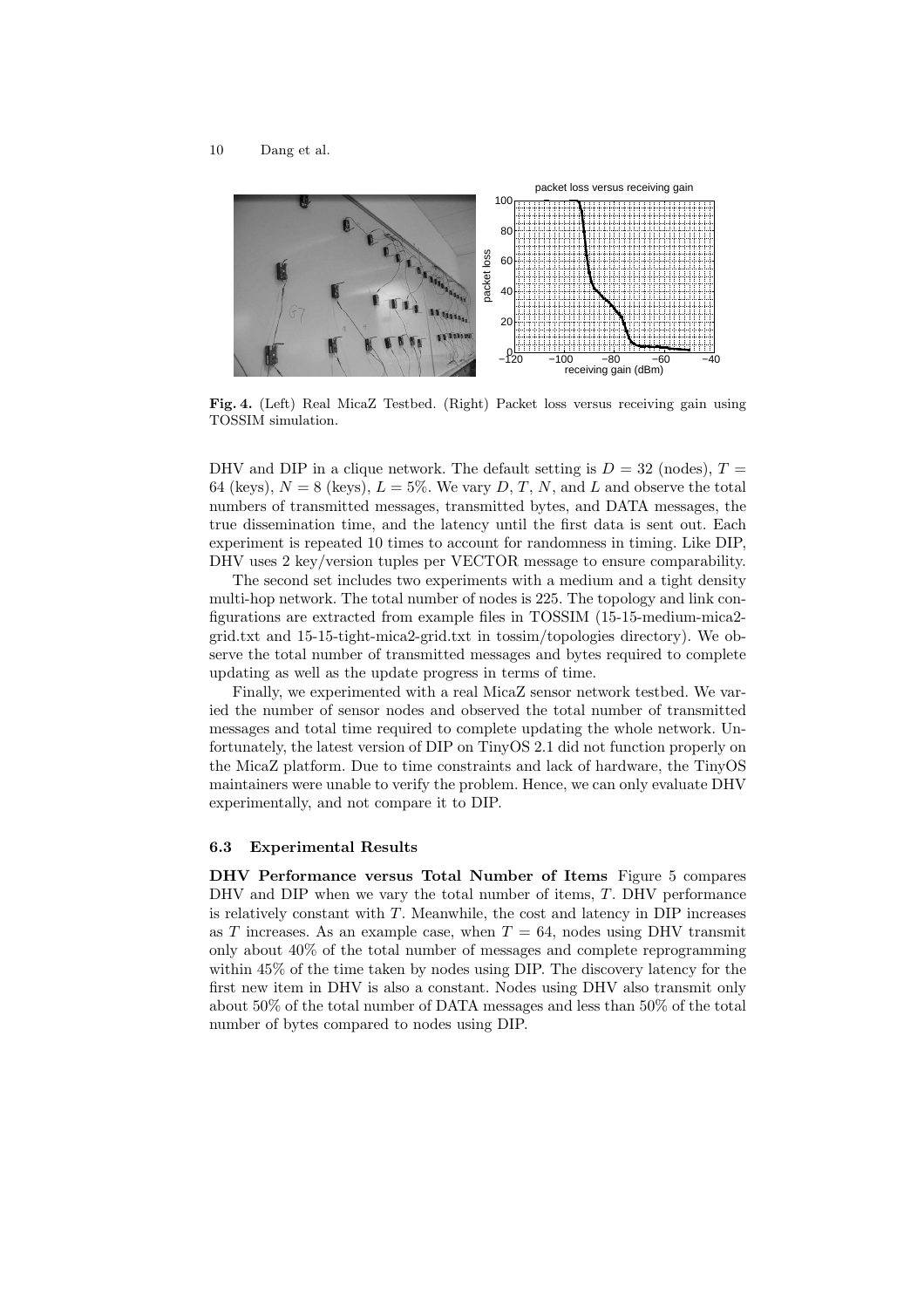

Fig. 5. Total latency versus total items:  $D = 32, N = 8, L = 5\%$ . T varies from 8 to 128.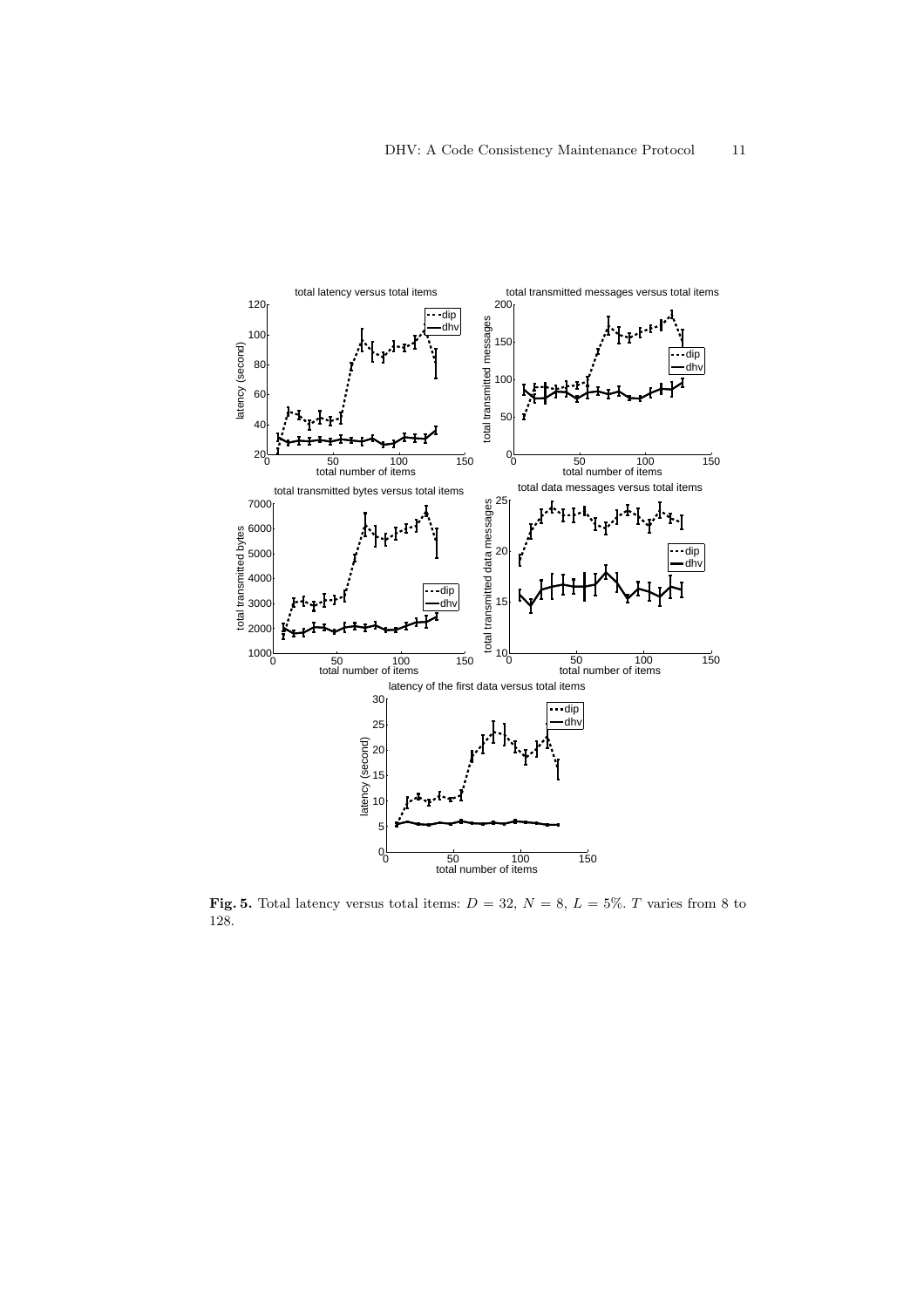

Fig. 6. Total latency versus total new items:  $D = 32, T = 64, L = 5\%$ . N varies from 8 to 64.

DHV Performance versus Total Number of New Items Figure 6 compares DHV and DIP when we vary the number of new items. DHV always uses fewer messages than DIP and uses only half the time to complete updating the network. For example, when  $N = 32$ , DHV uses about 70% of the messages of DIP and completes reprogramming in half the time.



Fig. 7. Total latency versus network density:  $T = 64$ ,  $N = 8$ ,  $L = 5\%$ . D varies from 8 to 64.

DHV Performance versus Network Density Figure 7 compares DHV and DIP when we vary the density of the network. DHV completes updating twice faster and uses 50% fewer messages than DIP. Since, DHV uses smaller size messages than DIP except for the VBIT message, the total transmitted bytes in DHV are also much smaller than DIP.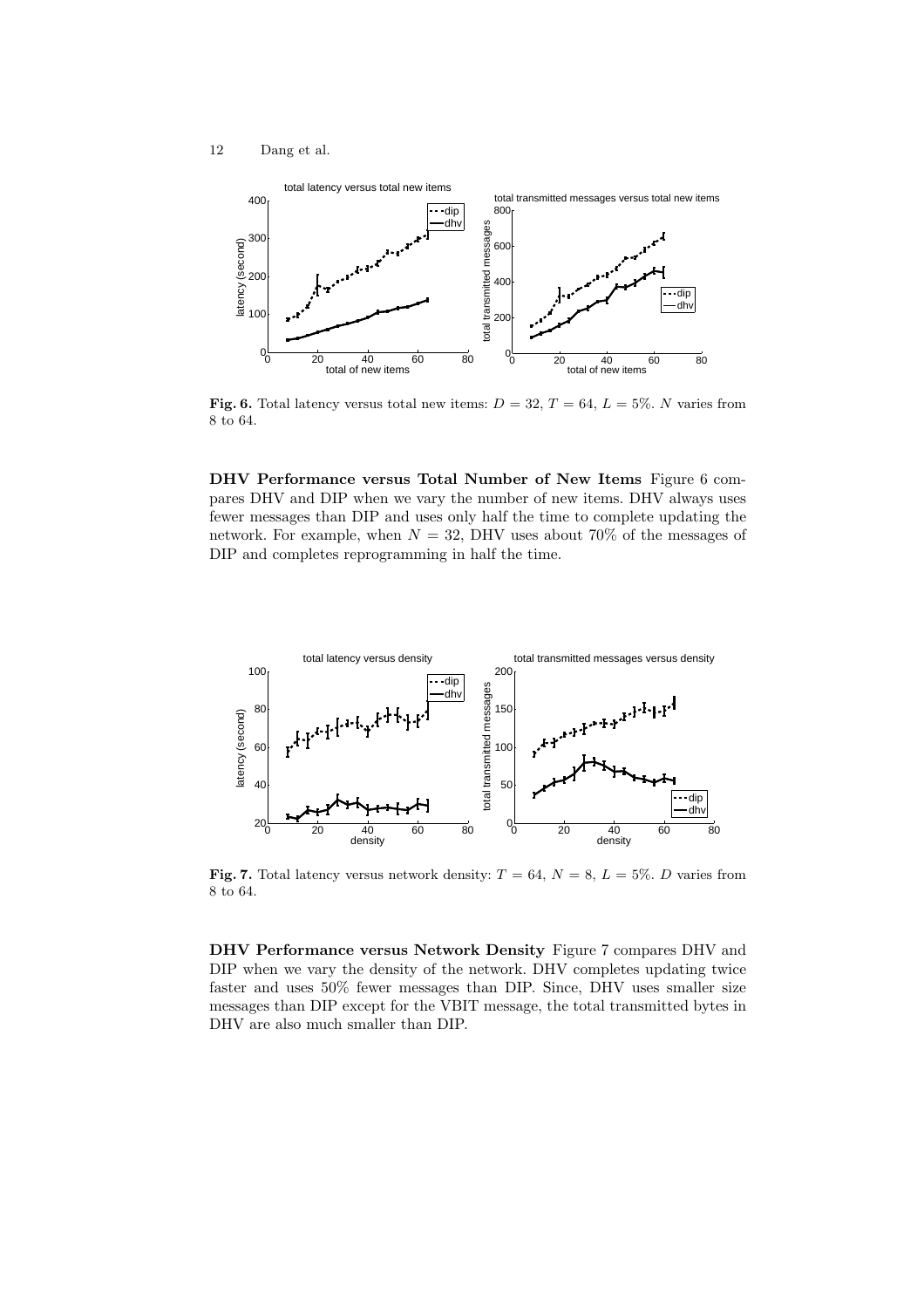

Fig. 8. Total latency versus network density:  $D = 32, T = 64, N = 8$ . Packet loss rate  $L$  varies from 5% to 45%.

DHV Performance versus Packet Loss Rate Figure 8 compares DHV and DIP when we vary the packet loss rate. DHV completely outperforms DIP in terms of latency. DHV completes updating ten times faster than DIP while using only half the number of messages. Unlike previous experiments, DHV and DIP use similar numbers of DATA messages. But both DHV and DIP exhibit a high performance variation, that increases with the packet loss rate.



Fig. 9. Total transmitted messages for multi-hop networks.

DHV Performance in Multi-hop Networks Figure 9 shows the total number of transmitted messages and bytes to complete updating a multi-hop network using DHV and DIP. As expected, a denser network requires fewer total number of messages for updating data. In both medium and tight density networks, DHV uses about 60% to 70% number of messages and about 50% number of bytes compared to DIP. Figure 10 plots the update progress time versus the number of completed nodes for both DHV and DIP. In update completion time, DHV is at least two times faster than DIP in medium density networks and nearly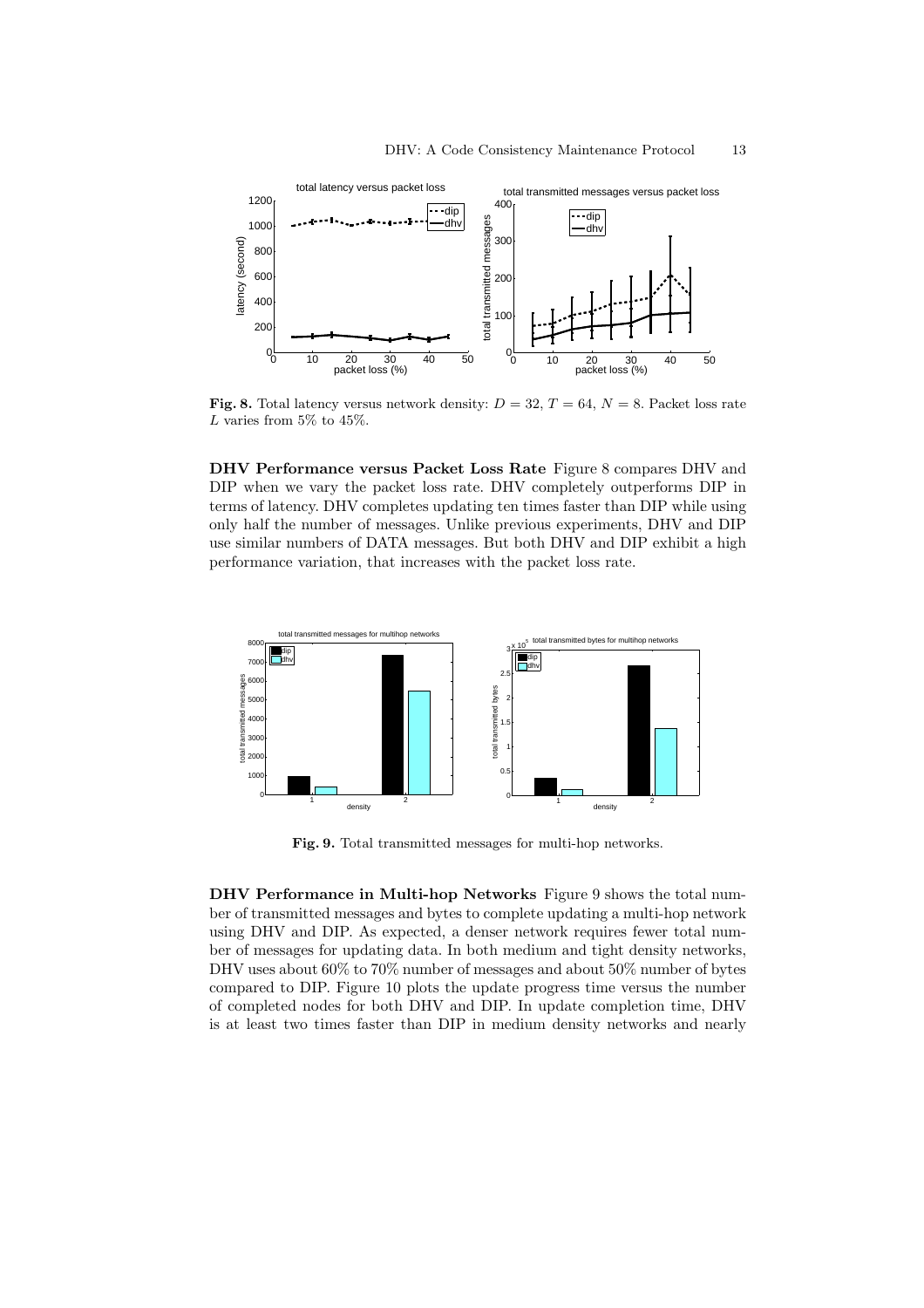



Fig. 10. Convergence time for multi-hop networks.

five times faster in tight density networks. In the medium density network, both DHV and DIP update completion times grow linearly with the completed nodes because in each transmission, only a few nodes can receive the messages. The update progresses from the node with the new items and spreads out to the whole network. Hence, the number of completed nodes grows linearly with time. In contrast, in the tight density network, when a node broadcasts, most other nodes receive the message. Hence, the network converges quickly. The inflection point when the number of completed nodes is around 200 can be explained by the fact that some nodes always receive messages with high noise. It takes much longer to complete updating these nodes.



Fig. 11. Total transmitted messages versus network density:  $T = 64$ ,  $N = 8$ , D is varied from 8 to 56 nodes.

DHV Performance on a real MicaZ test-bed Figure 11 shows the total number of transmitted messages and the update completion time on a real MicaZ network. There are total  $T=64$  items and  $N=8$  new items. The number of nodes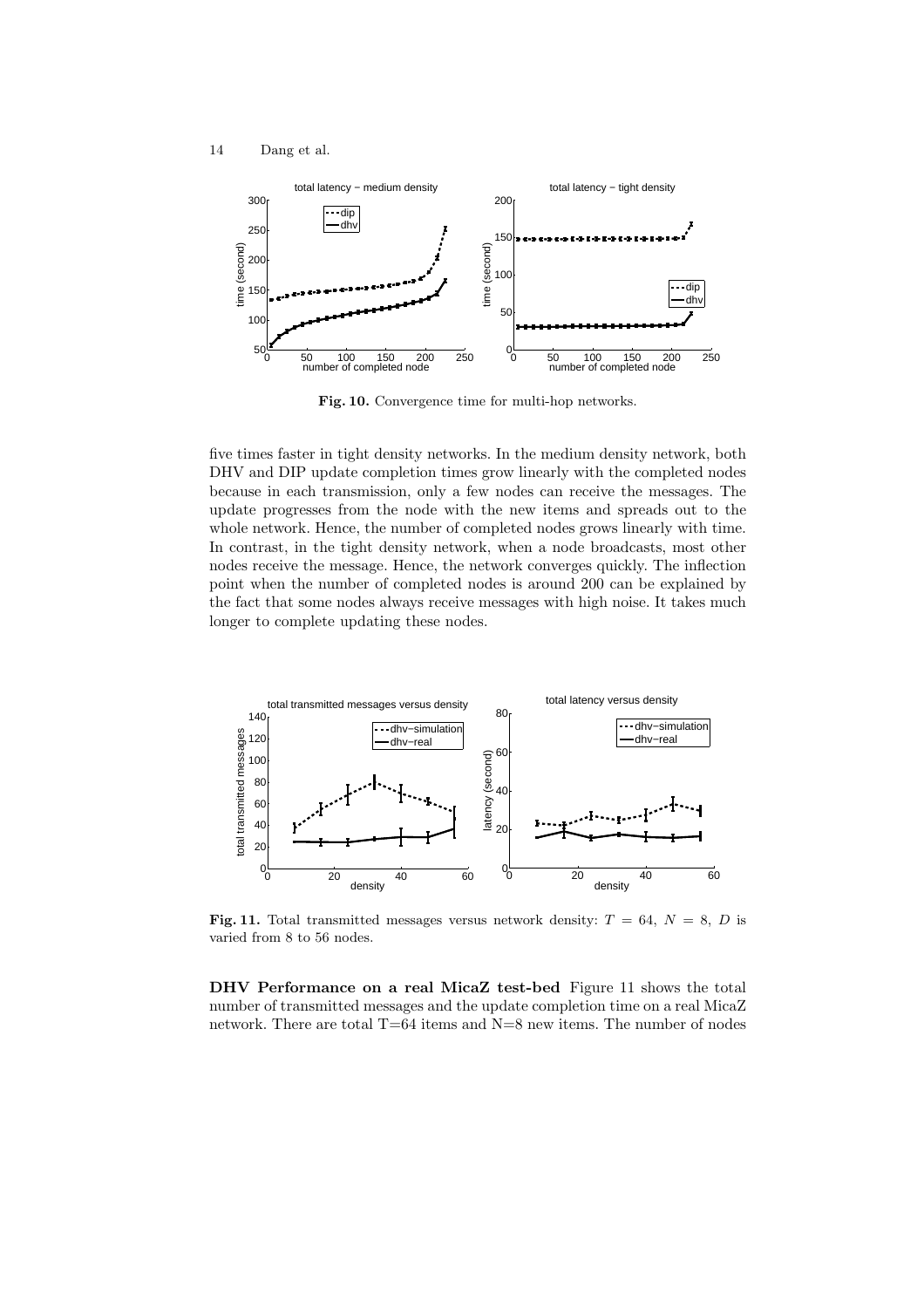is varied from 8 to 56 nodes. Surprisingly, DHV performs better in the real testbed than the simulation in section 6.3. DHV uses both fewer total messages and completes updating earlier in the real testbed than in the simulation. This might be explained by the fact that in the simulation the packet loss rate is 5% while the packet loss rate of the testbed is pretty low.

# 7 Discussion

Unlike dissemination protocols like Deluge or MNP  $[4, 6]$ , which address the problem of how to disseminate code items in the network, code consistency management protocols address the problem of when to perform code updates. Therefore, it is important to ensure that the two protocols can be integrated well. The DHV protocol enables a dissemination protocol to decide when to begin transferring a new code item in the network so that the network can be updated quickly while still conserving energy. This decision making process can be independent from the operation of the dissemination protocol. Hence, the DHV protocol should work well with the existing dissemination protocols. We plan to integrate the DHV protocol with Deluge in the next source code release. Sensor networks are becoming more heterogeneous with devices based on different hardware/software platforms, having different numbers of code items. Ensuring code consistency for such networks is challenging, and a future research topic.

# 8 Conclusion

We have proposed and evaluated the DHV protocol to maintain code consistency in wireless sensor networks. The key innovation in DHV is that it reduces the number of transmitted bytes in the network by carefully selecting and transmitting only absolutely necessary information at the bit level to detect and identify which code items need updates. Together with a carefully designed suppression mechanism, DHV is able to reduce the total number of messages significantly. Theoretically, DHV can identify differences with  $O(1)$  complexity in the total number of items instead of logarithmically compared to DIP. Simulations and real-world experiments validate that DHV performs at least twice better than the state-of-the-art DIP protocol. We believe that DHV can not only be used in wireless sensor networks but also in other distributed applications that require data consistency. The preliminary version of the DHV source code can be downloaded at http://sys.cs.pdx.edu/home/dhv.

 $Acknowledgments$  — This research was supported in part by National Science Foundation grants 0514818 and 0722063. Any opinions, findings, conclusions or recommendations it contains are those of the authors, and do not necessarily reflect the views of the Foundation.